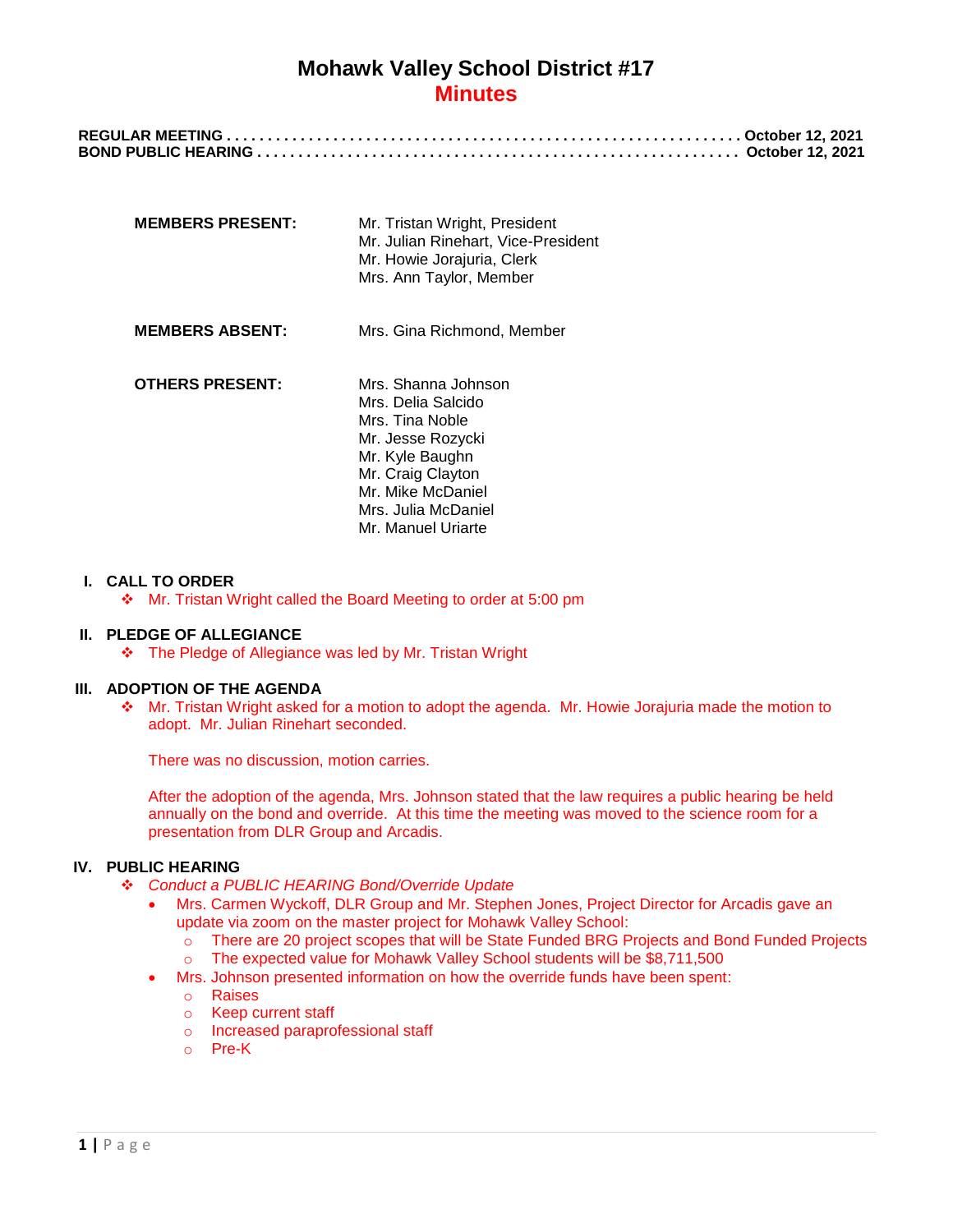## **V. CALL TO THE PUBLIC**

• No Comments

## **VI. INFORMATION AND DISCUSSION ITEMS**

*Matters about which the Board may engage in discussion but will take no action.*

- **1. Administrator Reports**
	- **a) Enrollment Report**
		- **Mrs. Johnson stated the following:**
			- ❖ We are holding steady with 151 students

## **b) Budget Report**

- **Mrs. Johnson stated the following:**
	- **❖** Teacherage
		- It is in the negative
		- It is a cash account
		- FY21 AFR shows that teacherage is in the positive
		- Superintendent house was in need of repairs which cost more than expected and needed to be done in June, knowing that FY22 would support the repairs
	- Capital
		- It is in the negative
		- Some expenses need to be journal entried into ESSER Grant

## **c) Academic Report**

- **Mrs. Johnson stated the following:**
	- Parent/Teacher Conferences were held this week. There was a good turn-out
	- $\cdot \cdot$  Tried something new this year. Instead of half day of conferences, there was a day and a half of conferences
	- $\cdot$  5<sup>th</sup> 8<sup>th</sup> grade did student-led conferences. It went very well
	- Interventions have been implemented and seem to be finally getting into a groove with schedules. Getting back into carefully looking at student data
	- Feels like it took an entire 1st quarter to get into the groove. Being without a gym is making it tricky to hold all school gatherings
	- $\div$  Library changes:
		- New IGA is being written and should be brought to the board by the end of the year
		- Mohawk Valley School will now employee and supervise
		- Yuma County Library will give funds to MVS for employee
		- Yuma County Library will provide books and book management system
		- The details are being worked out

### **d) Bond Report**

- **Mrs. Johnson stated the following:**
	- $\div$  There was no discussion

### **e) Water Plant Report**

- **Mrs. Johnson stated the following:**
	- ❖ Moving along quickly
	- ◆ Most distribution lines are near completion
	- ❖ WMIDD will be adding electricity to sight within the next two weeks
	- Parts and membrane for the water plant will ship by the end of October
	- We are still seeking to answer shipping and insurance costs and coverage. Arcadis is looking at this closely. The parts are coming from Sweden

# **f) Maintenance Report**

- **Mrs. Johnson informed the board of the following:**
	- $\div$  Stephanie Hernandez has been added as a new custodian to help with the cleaning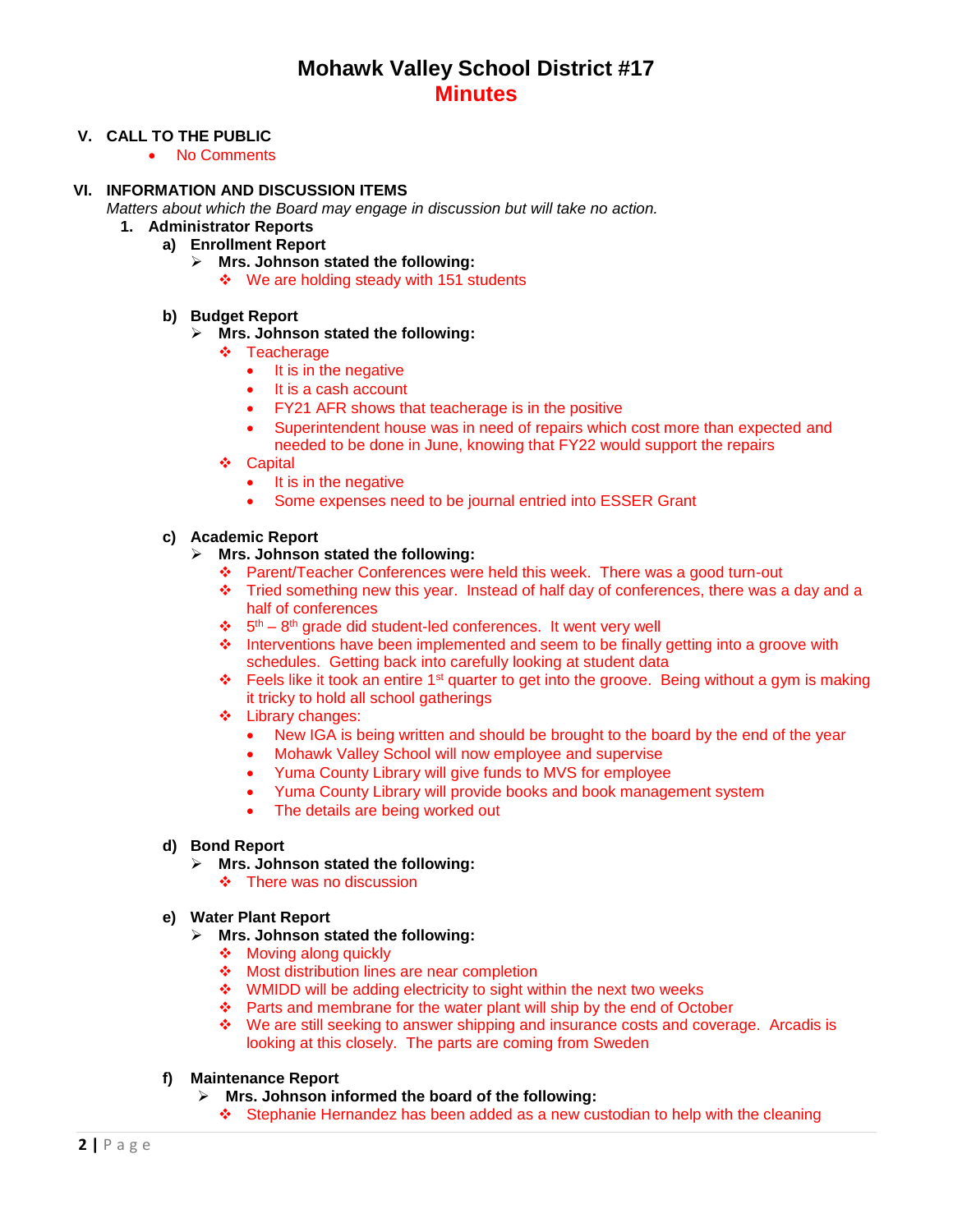- Facility projects are taking up quite a bit of time for Mr. Burns, Mr. Gallego and Mr. Munoz
- We are in the works of getting two more people bus certified. Mrs. Williamson is now a trainer so the process should be complete by the end of November
- **g) Mitigation Plan**
	- **Mrs. Johnson informed the board of the following:**
		- The Mitigation Plan has been selected for possible discussion. There were a few community members that have concerns and would like to have more discussion
		- ❖ Mr. Tristan Wright stated the following:
			- MVS relies on the Yuma County Health Department for their expertise
			- There has been worry about liability. Legal counsel said it would be wise to stay with the Health Department to be safe
			- Our common goal is to keep students in the classroom
		- ◆ Mr. Howie Jorajuria stated the following:
			- Glad the mitigation plan is on the agenda, there has been dialogue and necessary to talk about
			- Good to hear from the community. There has been a lot of dialogue in the past, need to continue dialogue and good to hear from the communtiy
			- Some things are not making sense such as quarantining
			- Even science includes probability
		- Mrs. Ann Taylor stated the following:
			- She is not in favor of making any changes to the Mitigation Plan. It is a moving target and we have to have something to protect the District
		- At this time, Mr. Wright closed the discussion. He stated this discussion got the board engaged and satisfied the room

### **2. Governing Board Member Comments**

❖ No Comment

#### **VII. APPROVAL OF CONSENT AGENDA**

*These items are adoption of a routine nature and those that normally do not require deliberations on the part of the Governing Board. A board member may pull items, which will then be discussed and voted on separately.*

## **1. Minutes**

a) Minutes of September 14, 2021 – Regular Board Meeting

### **2. Expense Vouchers**

| b) Expense $\#08$ | \$78,031.67  |
|-------------------|--------------|
| c) Expense $#09$  | \$154,546.23 |
| d) Expense $#10$  | \$15,135.88  |

#### **3. Payroll Vouchers**

| e) P-06     | \$57,724.16 |
|-------------|-------------|
| t) P-07     | \$57,758.49 |
| g) $P-07.1$ | \$11,070.36 |

# **4. Student Activity Reports**

- h) September 2021
- i) Year-to-Date 9/30/2021

#### **5. Bank Account Reconciliations**

j) Student Activities/Revolving Fund/Cafeteria Fund – September 2021

#### **6. Other**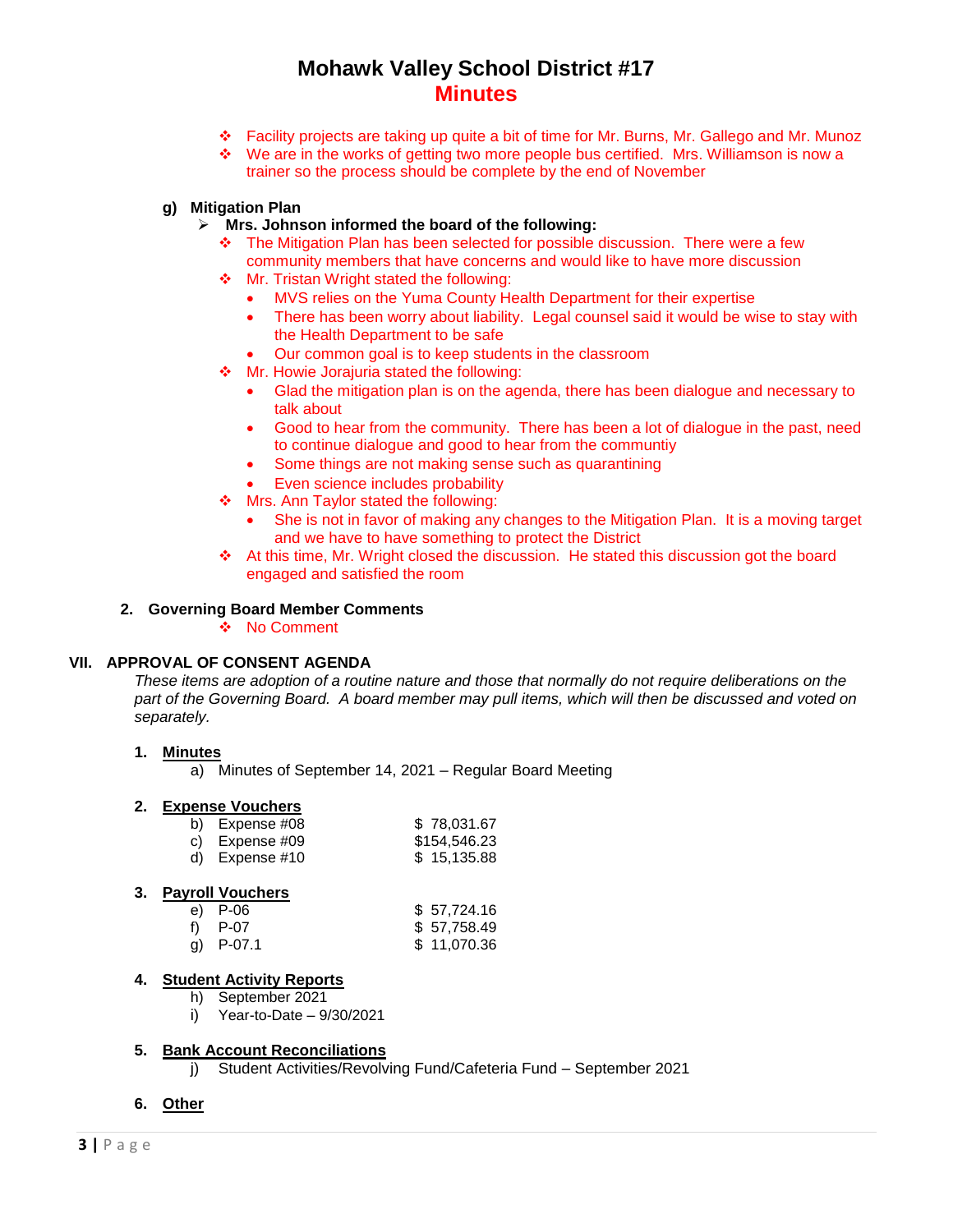Motion: Tristan Wright asked for a motion to accept the consent agenda. Mr. Julian Rinehart made the motion to accept the consent agenda. Mr. Howie Jorajuria seconded. Nothing was pulled. Motion carries.

# **VIII. ACTION ITEMS**

**1. Discussion and Possible Action to Approve FY21 Annual Financial Report (AFR)** It is protocol to approve the AFR every year by October 15<sup>th</sup>. Mrs. Johnson and Mrs. Salcido reviewed the AFR with board members.

**Motion:** Mr. Tristan Wright asked for a motion to approve the FY21 Annual Financial Report. Mr. Julian Rinehart made the motion to approve. Mr. Howie Jorajuria seconded.

There was no discussion. Motion carries.

**2. Discussion and Possible Action to Approve Notice of Appointment for Stephanie Hernandez as Custodian**

Mrs. Johnson stated that we are glad to have Ms. Hernandez on-board.

**Motion:** Mr. Tristan Wright asked for a motion to approve Notice of Appointment for Stephanie Hernandez. Mr. Howie Jorajuria made the motion to approve. Mrs. Ann Taylor seconded.

There was no discussion. Motion carries.

**3. Discussion and Possible Action to Approve Notice of Appointment for Autumn McCollough** Mrs. Johnson stated that Mrs. McCollough has a degree in behavioral management. She will be helping in training the paraprofessionals.

**Motion:** Mr. Tristan Wright asked for a motion to approve Notice of Appointment for Autumn McCollough. Mrs. Ann Taylor made the motion to approve. Mr. Howie Jorajuria seconded.

There was no discussion. Motion carries.

#### **4. Discussion on Policies 712-715 – First Reading**

Mrs. Johnson stated these policies have been adopted. Now we need to go back and rescind the language that was placed in the policies due to the recent court over ruling that it is unconstitutional to add bills to an unrelated bill.

This was a discussion only item

#### **5. Future Items**

November 9, 2021 at 5:00 pm – Regular Board Meeting and Bond Hearing

# **IX. ADJOURNMENT**

**Motion:** Mr. Tristan Wright asked for a motion to adjourn the meeting. Mrs. Ann Taylor made the motion to adjourn. Mr. Howie Jorajuria seconded. The meeting was adjourned at 6:40 pm.

A copy of the agenda background material provided to the Governing Board members (with the exception of material relating to possible executive sessions) is available for public inspection at the District Office, 5151 South Avenue 39E, Roll, Arizona.

Dated this 15<sup>th</sup> day of October, 2021 Delia Salcido, Governing Board Secretary